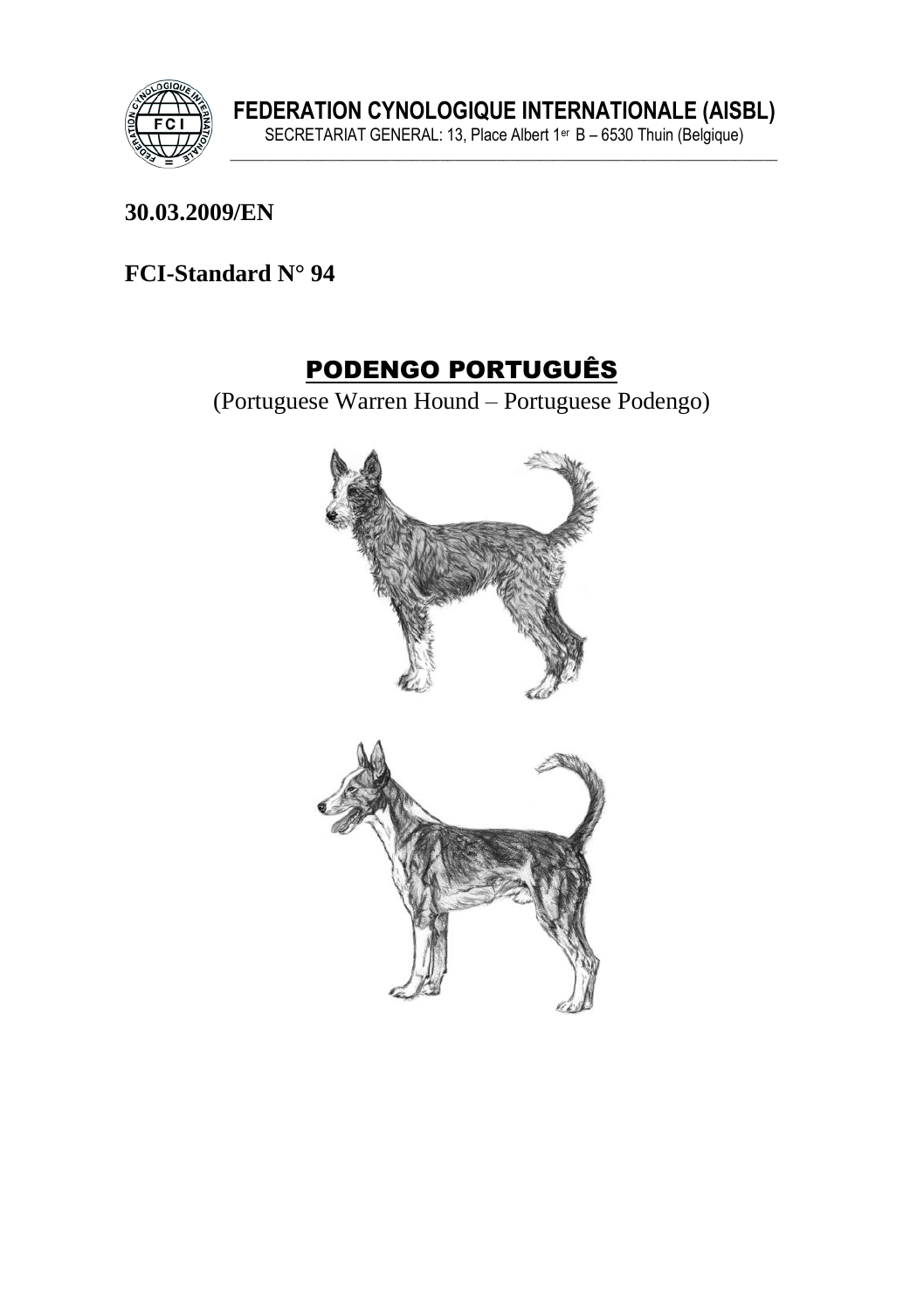**TRANSLATION**: Portuguese Kennel Club. Revised by Jennifer Mulholland and Renée Sporre-Willes. Official language (EN).

2

**ORIGIN**: Portugal.

#### **DATE OF PUBLICATION OF THE OFFICIAL VALID STANDARD**: 04.11.2008.

**UTILIZATION**: Hunting dog, watch dog and companion dog

#### **FCI-CLASSIFICATION**: Group 5 Spitz and Primitive types. Section 7 Primitive type – Hunting Dogs. Without working trial.

**BRIEF HISTORICAL SUMMARY**: Primitive type dog, it probably originates from the ancient dogs brought by the Phoenicians and Romans to the Iberian Peninsula in the Classic Antiquity. It was subsequently influenced by the introduction of dogs accompanying the Moors in their invasions in the  $8<sup>th</sup>$  century. It adapted to the Portuguese terrain and climate, to become what is nowadays known as the Portuguese Warren Hound. It evolved morphologically throughout the centuries due to its functionality, with the small variety being selected, from the  $15<sup>th</sup>$  century on, as a ratter on the Caravels of the Portuguese navigators.

**GENERAL APPEARANCE**: Quadrangular pyramidal head, with erect ears, sickle shaped tail, well proportioned, with sound construction and well muscled; very lively and intelligent; sober and rustic. It exists in three sizes, with two varieties of coat: smooth and wire.

## **IMPORTANT PROPORTIONS**:

Large and Medium-sized Podengo: Almost square (Sub-mediolinear) of large or medium substace respectively.

Ratio of length of body to height at the withers: 11/10 and depth of chest to height at withers: 1/2.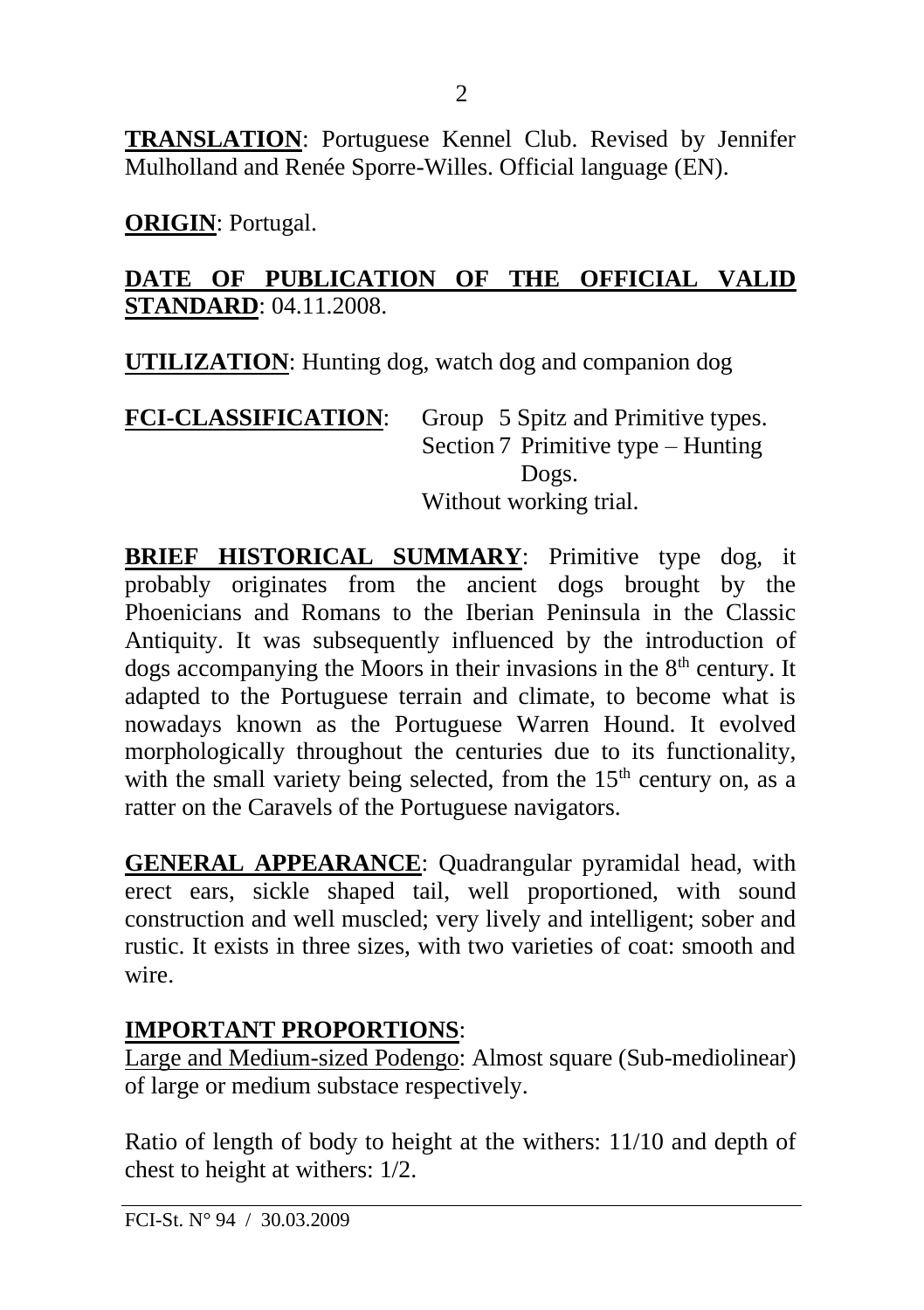Small Podengo: Body slightly longer than high (Sub-longilinear), of small stature. The length of the body is slightly more than the height at withers with a ratio – length of body/height at the withers: 6/5 and depth of chest /height at withers: 1/2.

In all varieties, the muzzle length is less than the skull length.

## **BEHAVIOUR / TEMPERAMENT:**

Large Podengo: used for hunting big game.

Medium Podengo: also known as Warren Hound, its natural aptitude as a rabbit hunter is well used, hunting either in a pack or alone. Small Podengo: used for searching rabbits in holes and rocks. All varieties are also used as watch dogs and as companion dogs.

**HEAD**: Lean and of a quadrangular pyramid shape, with large base and definite pointed muzzle. The longitudinal superior craniumfacial axes are divergent.

## CRANIAL REGION:

Skull: Flat; almost straight in profile; prominent superciliary arches; scarcely perceptible frontal furrow; the area between the ears is horizontal with prominent occipital protuberance. Stop: Barely defined.

## FACIAL REGION:

Nose: Tapered and obliquely truncated, prominent at the tip; of darker colour than the coat.

Muzzle: Pointed; curved seen from the front, with a straight profile; shorter than the skull; broader at the base than at the tip.

Lips: Close fitting, thin; firm, horizontally cut and well pigmented. Jaws/Teeth: Normal with scissors bite, with solid, white teeth; normal occlusion of both jaws. Full dentition in the large variety. Cheeks: Lean and obliquely set, seen from the front.

**EYES**: Very lively expression; not prominent; they are small and slanted with the colour ranging from honey to brown, in accordance with the coat; lids darker than the coat colour.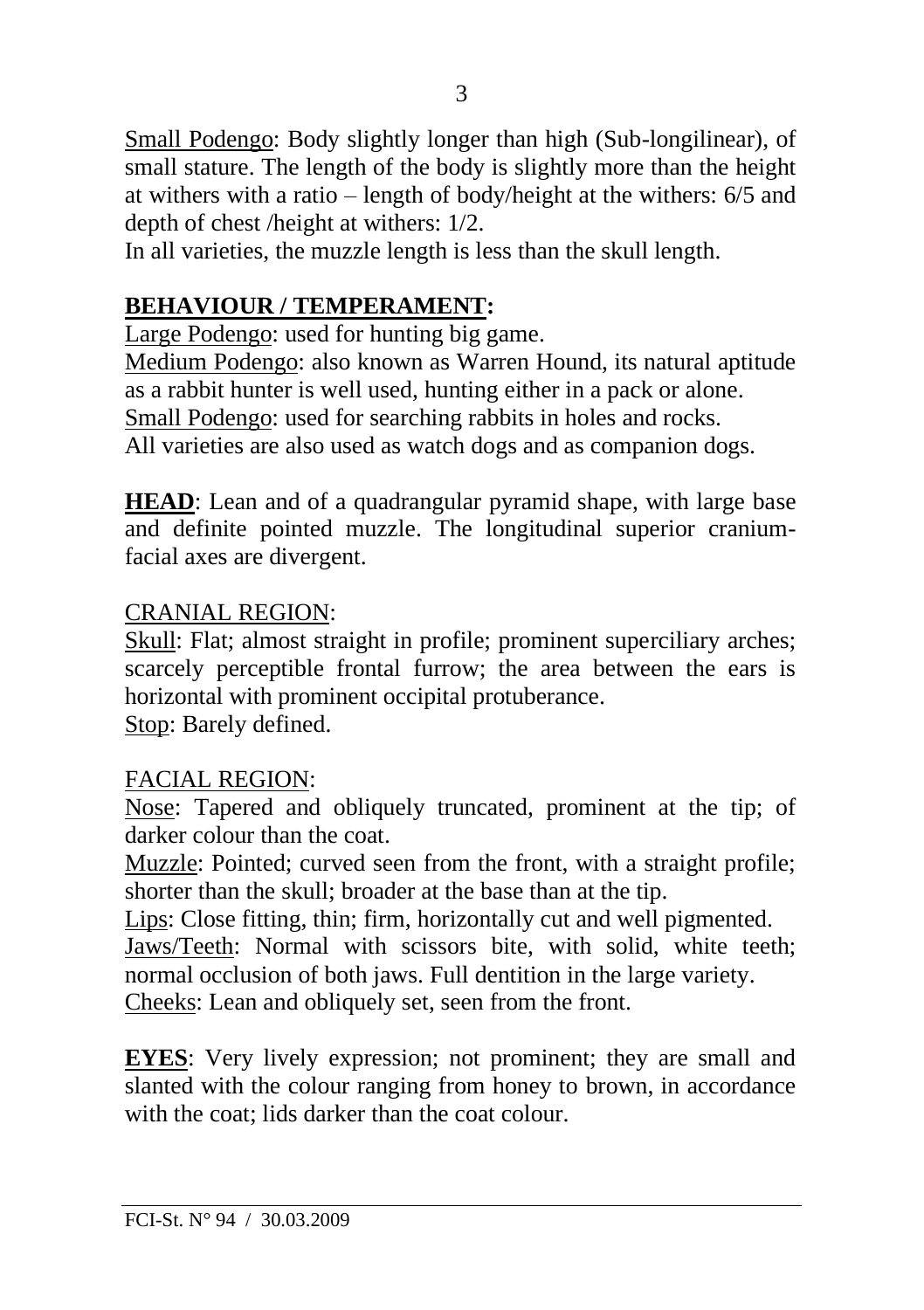**EARS** : Set on obliquely at the level of the eyes; straight, erect, with high mobility; vertical or tilting slightly forward, when attentive; pointed, wider at the base, triangular; thin, of considerable length, more than the width at the base.

**NECK**: In a harmonious transition from head to body; straight; long; well proportioned, strong and well muscled; without dewlap.

#### **BODY**:

Top line: Straight, level.

Withers: Only slightly visible in relation to the neck and back.

Back: Straight and long.

Loin: Straight; broad and well muscled.

Croup: Straight or slightly sloping; medium sized; broad and well muscled.

Chest : Down to the elbows; of moderate width; long, with the sternum rising back and up; ribs slightly sprung and inclined; forechest neither too apparent nor too muscled and of moderate width.

Underline and belly: Slightly tucked up; lean belly and flanks.

**TAIL** : Natural, set on rather higher than low; strong, thick and thinning to the tip, of medium length; at rest falls slightly curved between the buttocks down to the hocks, in action it rises horizontally either slightly curved or vertically in sickle shape, but never curled; fringed on the underside.

## **LIMBS**

#### FOREQUARTERS:

General appearance: Upright when seen from front and sides; well muscled and lean.

Shoulder: Long; inclined; strong and well muscled; scapula-humerus angle, approximately 110º.

Elbow: Parallel to the main line of the body.

Forearm: Vertical; long and well muscled.

Carpus (Pastern joint): Lean and not prominent.

Metacarpus (Pastern): Short; strong; slightly inclined.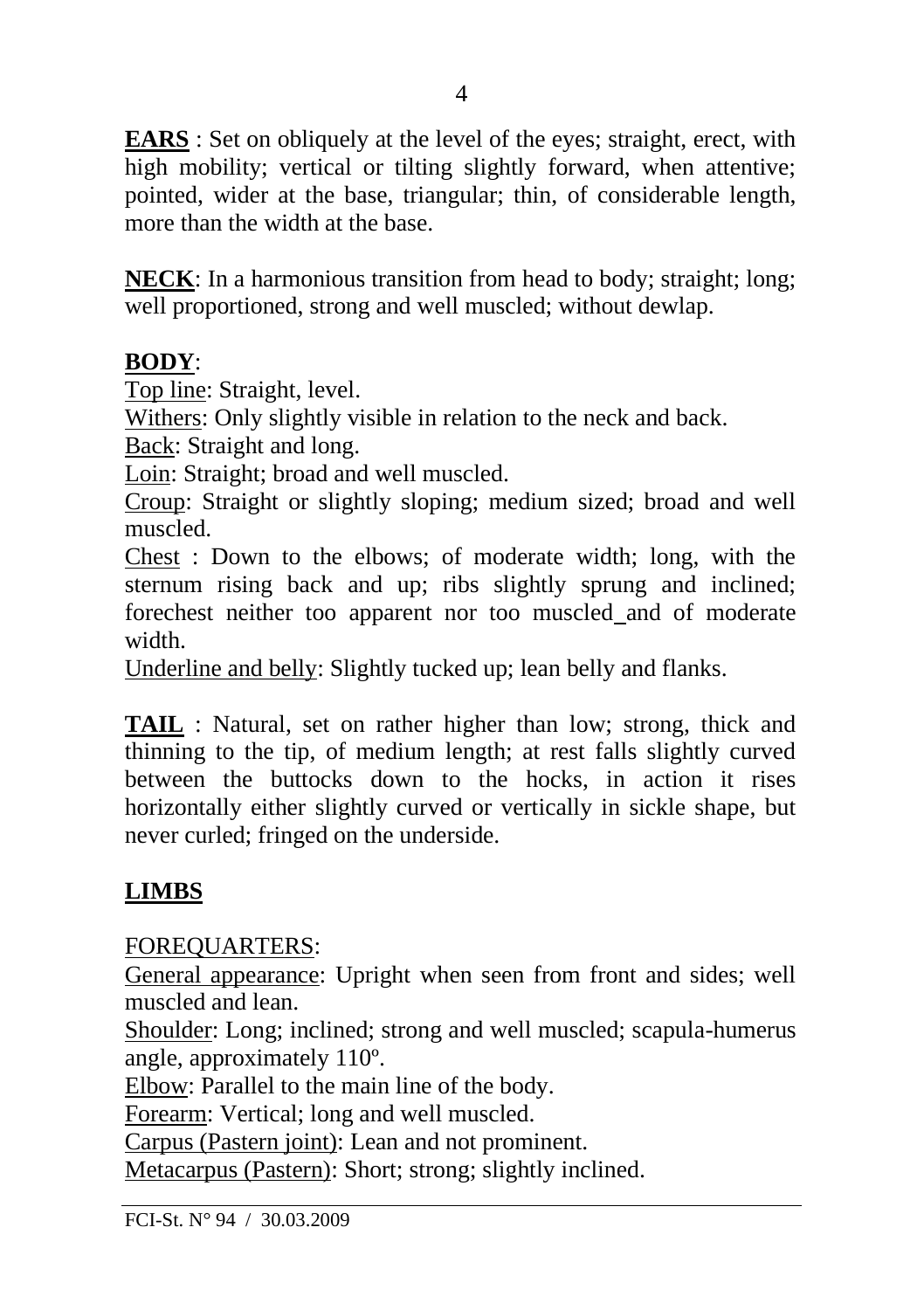Forefeet: Rounded; long toes, strong, tight and arched; with strong and preferably dark nails, tough and firm pads.

#### HINDQUARTERS:

General appearance: Upright when seen from back and sides; well muscled and lean; parallel to the main body line.

Thigh: Long; of medium width; well muscled.

Stifle joint: Femur-tibia angle approximately 135º.

Second thigh: Inclined; long; lean, strong, well muscled.

Hock: Of medium height; lean; strong; open hock angle, approimately 135º.

Metatarsus (Rear Pastern): Strong; short; inclined; without dewclaws.

Hind feet: Rounded; long toes, strong, tight and arched; short and strong nails, preferably dark; tough and firm pads.

**GAIT/MOVEMENT**: Light trot, easy and agile movement.

**SKIN:** Thin and tight. Mucous membranes preferably dark pigmented or always darker than the coat.

## **COAT**

Hair: Two varieties: Either short and smooth or long and wire - both of medium thickness; without undercoat. The short coat is denser than the wire coat. In the wire variety the hair on the muzzle is longer (bearded).

Colour: Yellow and fawn in all shades from light to dark, with or without white markings, or white with patches of these colours.

In the Small Podengo, the following colours are accepted but not preferred: black, brown, with or without white markings, or white with patches of these colours.

#### **HEIGHT AND WEIGHT:**

| Height  |                                |
|---------|--------------------------------|
| Small:  | $20 \text{ to } 30 \text{ cm}$ |
| Medium: | 40 to 54 cm                    |
| Large:  | 55 to 70 cm                    |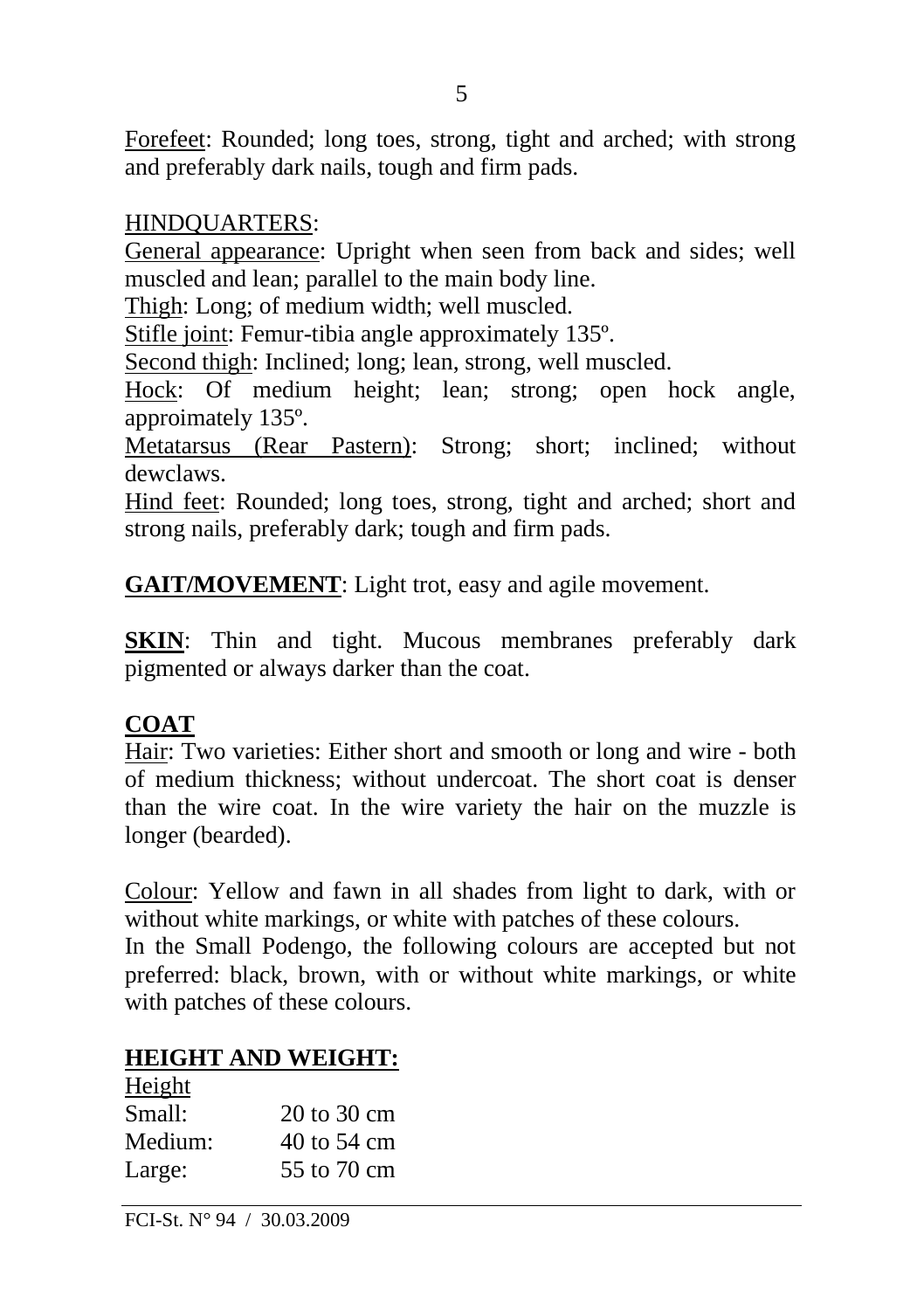| Weight: |             |
|---------|-------------|
| Small:  | 4 to 6 $Kg$ |
| Medium: | 16 to 20 Kg |
| Large:  | 20 to 30 Kg |

**FAULTS**: Any departure from the foregoing points should be considered a fault and the seriousness with which the fault should be regarded should be in exact proportion to its degree and its effects on the health and welfare of the dog.

- Behaviour: Signs of shyness.
- Cranium/Muzzle: Parallel longitudinal superior craniumfacial axes.
- Jaws: Incorrect occlusion or badly implanted teeth; pincer bite; incomplete dentition in the large variety.
- Nose: Partial lack of pigmentation.
- Neck: Arched.
- Body: Arched top line.
- Croup: Too sloping.
- Dewclaws: Their existence is not appreciated.
- Coat: Silky and/or with undercoat.

## **SEVERE FAULTS**:

- Cranium/Muzzle: Convergent superior cranium-facial axes.
- Nose: Total lack of pigmentation.
- Ears: Rounded.
- Belly: Too tucked up.
- Tail: Curled.

## **DISQUALIFYING FAULTS**:

- Aggressive or overly shy dogs.
- Any dog clearly showing physical or behavioural abnormalities.
- General Appearance: Signs of crossbreeding to sighthounds, pointing breeds or any other crossbreeding.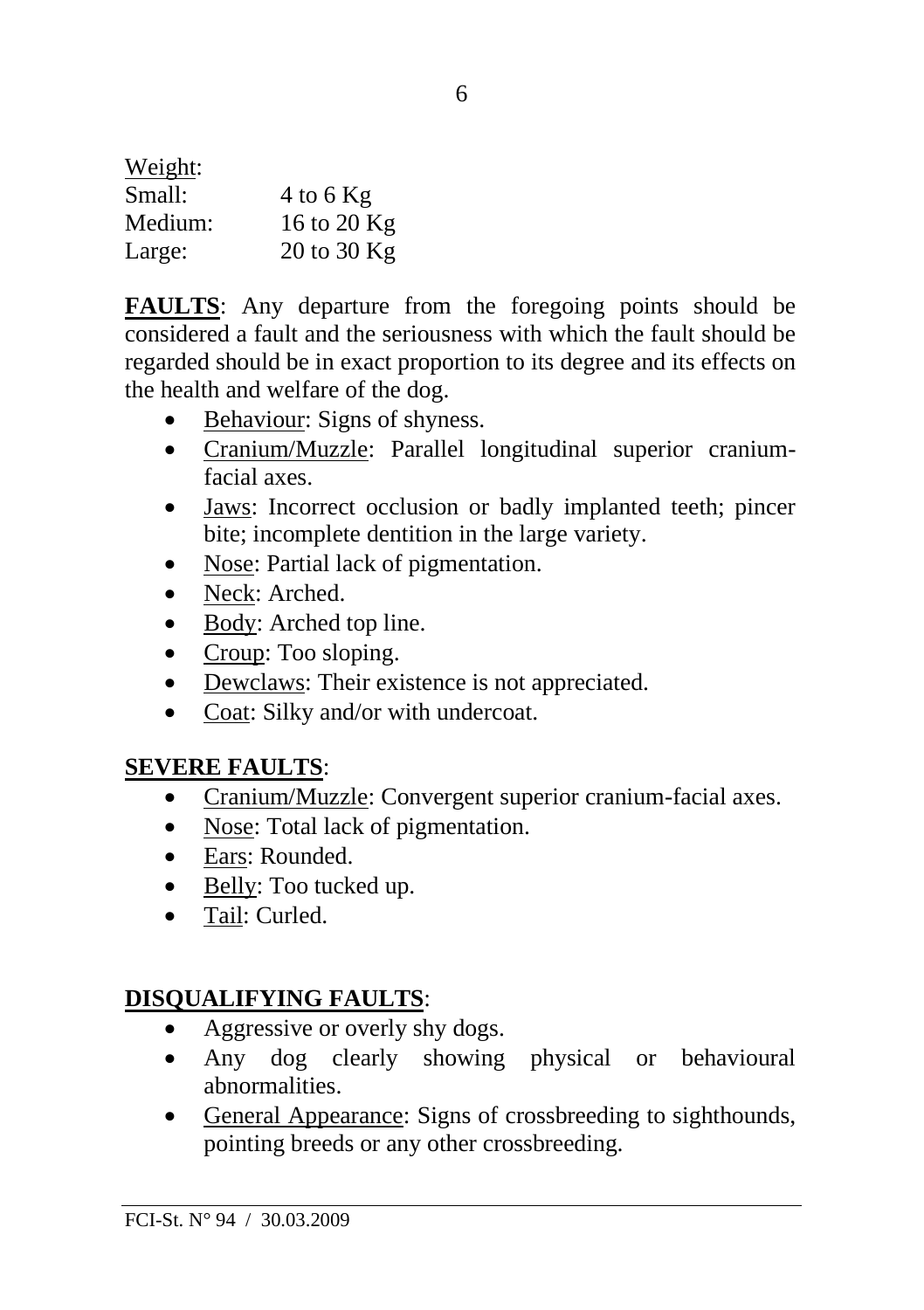- Jaws: Undershot or overshot.
- Eyes: Of different colours.
- Ears: Folded or hanging.
- Colour: Brindle; black and tan; tricolour and totally white.

## **N.B.**:

- Male animals should have two apparently normal testicles fully descended into the scrotum.
- Only functionally and clinically healthy dogs, with breed typical conformation should be used for breeding.